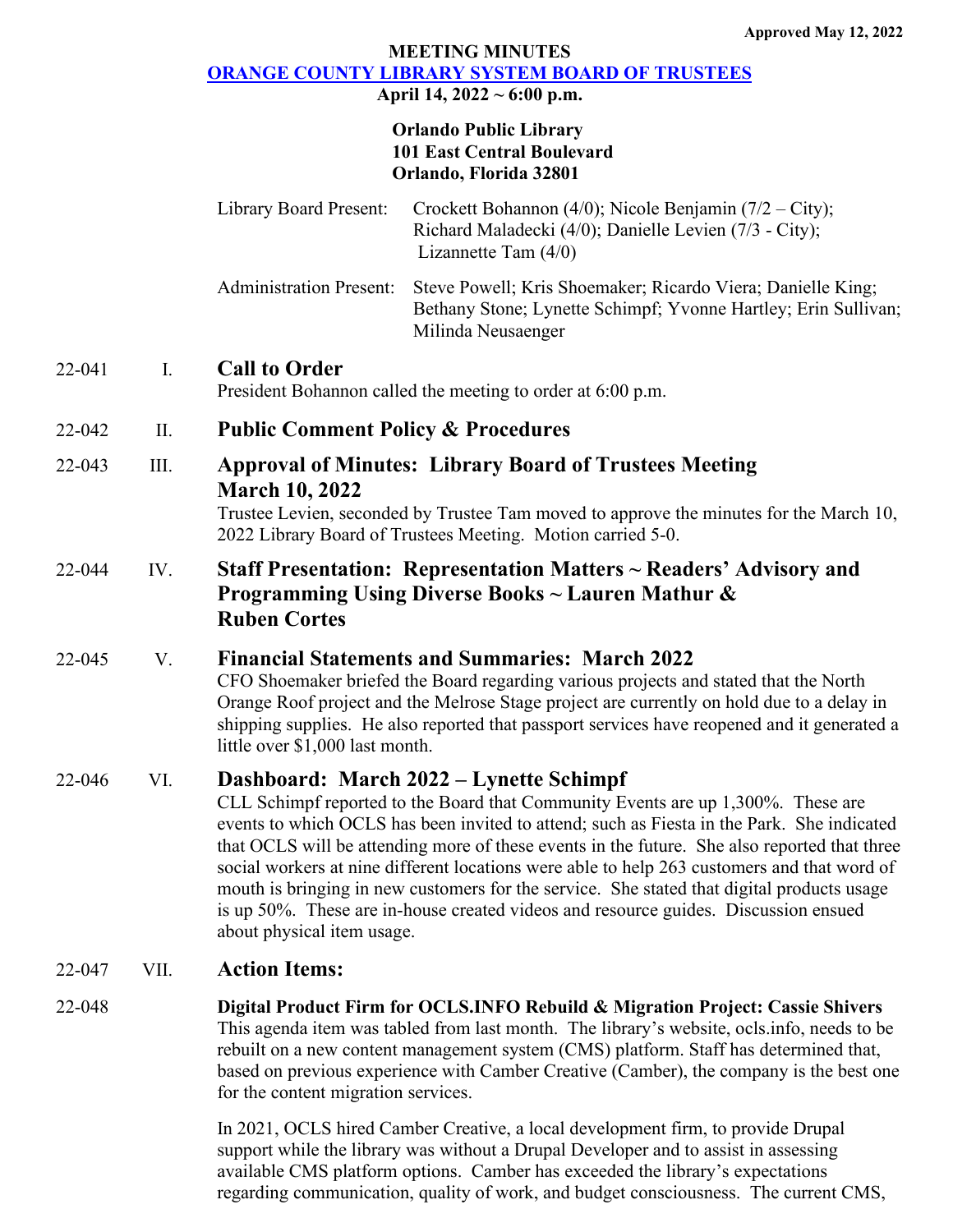**Approved May 12, 2022** Drupal, will soon reach its end of life and staff would like to have the website migrate to another CMS, Wordpress. Discussion ensued regarding the project and that it's within the budget. The question of sole sourcing was addressed by President Bohannon. He said that he looked into sole sourcing and found that the Board is within its parameters to do so in any amount. Trustee Levien stated that in the future, she would like to see a bidding process used instead. Trustee Maladecki, seconded by Trustee Levien, moved to approve a project budget of \$225,000 and to authorize the Interim Director/CEO to execute a contract with Camber for the WordPress ocls.info Rebuild and Migration Project. Motion carried 5-0.

22-049 **Eatonville Refresh: Kris Shoemaker**

Vice President Benjamin, seconded by Trustee Levien, moved to approve the not-to-exceed project budget of \$126,000 for the Eatonville Refresh project. Motion carried 5-0.

22-050 **Windermere Design Firm for Library Addition: Kris Shoemaker** Trustee Tam, seconded by Trustee Maladecki, moved to approve the Windermere Branch Addition Project and to approve Song + Associates, Inc. as the designer with a not-toexceed design budget of \$115,500. Motion carried 5-0.

# 22-051 VIII. **Discussion and Possible Action Items**

## 22-052 **Director Search Update: June Garcia & Yvonne Hartley**

OCLS has hired June Garcia to conduct the Director Search. She discussed the timeline and the plan to conduct the search. She explained that she has met virtually with staff and managers to get their thoughts on what qualities to look for when searching for a director. She will then use those ideas to create a recruiting brochure with the help of HR Director Hartley and the Marketing & Public Relations Department. The brochure will also contain information about OCLS and the Orlando area. Ms. Garcia plans to recruit for about 30 days and the committee will review the applications and submit a list of applicants for the Board's consideration. Brief discussion ensued regarding a potential date for the Board to interview candidates.

## 22-053 IX. **Information**

## 22-054 **Strategic Plan FY 2022: 2nd Quarter Update: Steve Powell** Trustee Levien left the meeting at 7:00 p.m.

The feedback the library has been getting from the mystery shopper program has been excellent. During the quarter, 45 shops out of 48 earned a 90% or higher score. This is one measure OCLS uses to confirm that library customers are consistently receiving excellent customer service.

The agile survey, conducted once a quarter and sent to customers who check out in person, was offered in February 2022. The Library received 259 responses to the survey with over 97% (97.28%) of respondents reporting that they felt welcomed in the library. Also, customer satisfaction was rated excellent overall by nearly 84% (83.78%) of respondents.

The graphics department is putting the final touches on another video story based on an interview with library user Ira Fleckman and we plan to show that video at the next board meeting.

Human Resources Director Yvonne Hartley is the new head of the library's Diversity, Equity and Inclusion Committee. The committee will kick off its efforts next month.

OCLS continues to expand library offerings in targeted communities as evidenced by the following examples: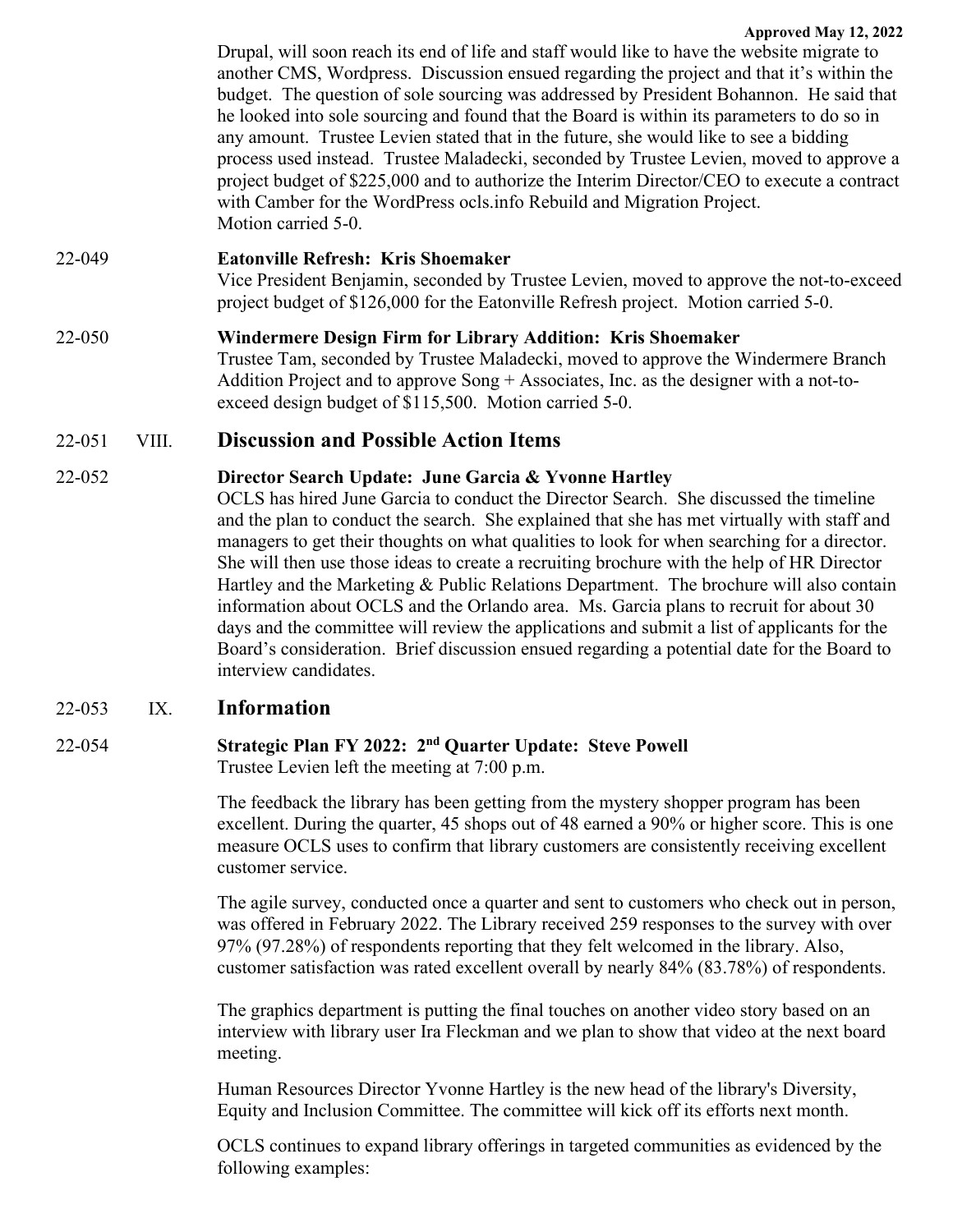#### **Approved May 12, 2022**

The Fairview Shores has been working with local partners to assist residents in transitional housing. They partnered with St. Mary Margaret Church to attend an outreach at a local extended stay hotel to offer boxes of toiletries to families in need and distributed laundry detergent, towels, and soap among other things to 150 people.

The branch also offered social services help to customers through a partnership with Catholic Charities of Central Florida that allows us to provide timely assistance to customers struggling with needs such as housing, food assistance, financial assistance, mental health, human dignity and more.

The South Creek and Washington Park Branch are working with the Bright Community Trust to assist families experiencing financial hardships.

Several locations are working with organizations to reach the county's senior population. The Winter Garden Branch visited the Overture Hamlin and Sonata West senior living facilities to offer craft and technology programs.

The branch also met with the senior group from the Neighborhood Centers for Families to explore program options that the library can bring to them.

The North Orange Branch visited Brixton Park, a retirement home, and delivered craft activities to them.

The Fairview Shores Branch formed a partnership with the Rosemont Neighborhood Center. Fairview Shores staff visit the center on Wednesdays to present Crafting with Seniors and the seniors visit the branch every first and third Friday of the month and are engaged in a series of presentations on health topics, fiber arts, technology skills, and timely issues affecting seniors.

Additionally, the North Orange Branch staff met with the Farmworkers Association of Florida to discuss library card applications for their members. After this meeting, the library changed its proof of address procedures to include the Farmworkers Association membership ID so members of this community can acquire library cards.

The staff at North Orange also toured and met staff at the RCMA, a child development center for migrant families in Zellwood. Branch staff will be visiting the location once a month to provide storytime programs for the children and staff are also attending parent meetings at the RCMA to inform caregivers about library services.

The Library continues to offer StoryWalks in the community. This quarter, StoryWalks took place in Horizon West, Lake Nona, Trotters Park, Windermere, and Cypress Park during Mayor Deming's Jazz in the Park event.

Those are just a few highlights from a long list of impacts documented in the plan.

#### 22-055 **Interim Director's Report**

March was Women's History Month, and one of our annual events to celebrate is the Women in the Arts competition and awards. Every year, we partner with Women in the Arts to host this juried art show, which features work from local, national and international artists on display at the Orlando Public Library. A panel of judges votes for the award winners, and the public can vote to select a People's Choice winner. An audience of 57 people came for a gallery walk with the artists on March 26, followed by an awards presentation. This was the first time we've been able to host the event in person since COVID.

The South Trail Branch hosted the first BizKids Expo since COVID on Wednesday, March 30. These events allow kids to learn what it's like to run a small business by giving them an event where they can market, feature and sell their products. Five children participated by selling items, such as lemonade, chips, manga books, lip gloss and fidgets. Three of the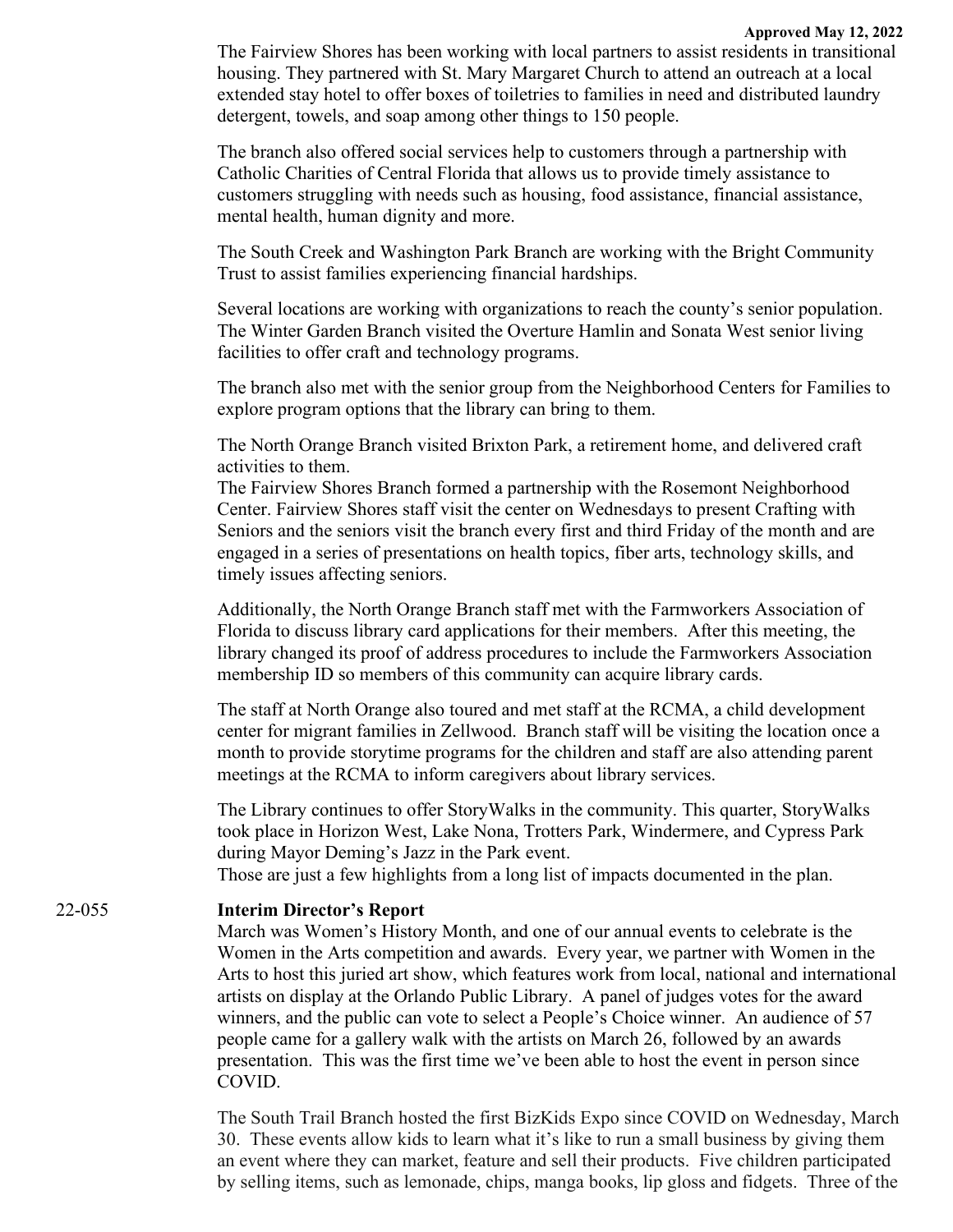#### **Approved May 12, 2022**

participants were sisters and their mother had them put half of their profits into savings and let them keep the other half for fun. Another participant, Angel, sold chips. He reunited with one of his school buddies, Stevie, for the event. Stevie helped him sell chips at his "BizChips" table, so Angel split his profits with Stevie. During the event, Angel realized early on that he was going to run out of chips, so he raised his prices to increase his profits. The Expo was young entrepreneurship at its best, and it was very rewarding watching members of the community interact with these young people.



The Winter Garden Branch has been focusing on outreach to the community. On Saturday, March 5, staff from Winter Garden participated in the Horizon West Fest, an outreach event organized by *Horizon West Happenings*. A total of 871 customers of all ages interacted with staff and learned about the variety of services the library offers to the community. Participants received library information and giveaways. In April the branch is attending Spring Fever in downtown Winter Garden and the Celebration Among the Oaks at the Healthy West Orange Arts and Heritage Center in the Town of Oakland.

Season 3 of *Melrose in the Mix* aired on March 31 with the WUCF-TV broadcast of the session featuring singer-songwriter Rebekah Pulley, accompanied by bassist Rob Pasture. Rebekah has been a prolific and award-winning fixture of the Tampa Bay music scene for nearly 20 years, and this session – recorded in December – was her first visit to the Melrose Center.

The Season 3 premiere of Melrose Center's *Reel to Real* podcast dropped on all major platforms on March 14, with Bruce Hensal and Drigo Garcia-Salas hosting guests Brad Sundberg and Chris LeBrane. Brad talks about his career working with Michael Jackson on some of his most famous albums.

Throughout March, the Southeast Branch hosted "Virtual: Hola Amigos - Spanish from Zero for Kids," which had a total of 317 people attending these events. The most popular was held on 21 March and had 85 people learning basic Spanish for children and tweens with Ms. Brenda.

National Library Week took place from April 3-9. According to the American Library Association, the week is a chance to raise the profile of libraries by highlighting the value and enhancements they make to the communities they serve. We kicked off the week with a BookFace event at the Orlando Public Library on April 3. Our Digital Marketing Specialist Caryn Morris and our Staff Photographer Amanda Murphy were in the lobby with a book display and photo backdrop, inviting customers to participate and urging them to sign up for a library card if they did not already have one. The photos are on display in a gallery on Facebook, which is receiving good engagement so far. Branches were encouraged to participate in this event by putting up BookFace displays and inviting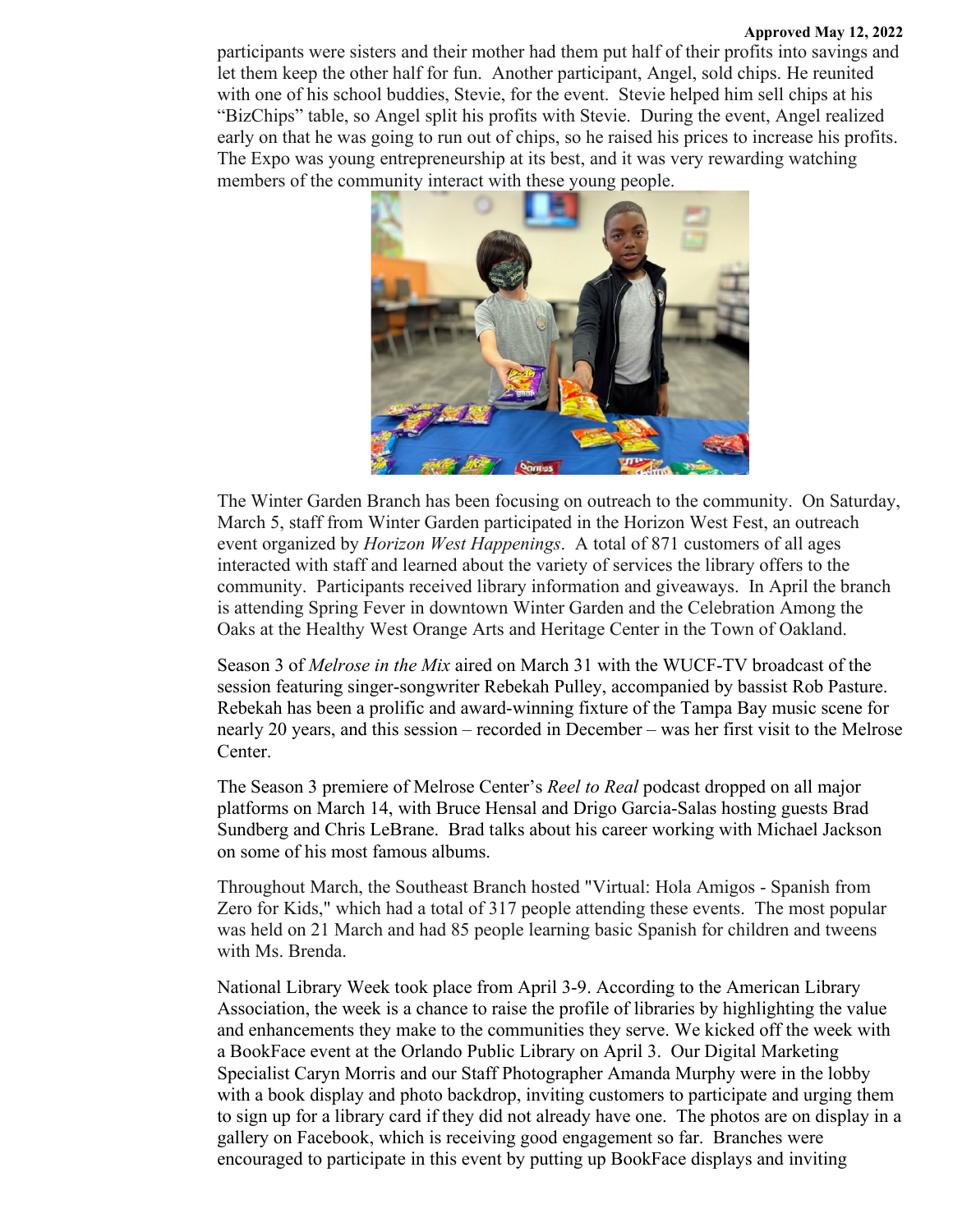customers to take BookFace style selfies to post on social media with a tag to highlight the library. An example of one of the photos is below:



Celebrate National Library Week!

April 3-9,2022

On April 8, the Southwest Branch hosted the 15<sup>th</sup> annual Southwest Author series in partnership with the Rotary Club of Dr. Phillips. This year *New York Times* bestselling author James Grippando, talked about his work and signed copies of his books.

And finally, a friendly reminder that on April 30, the Orlando Book Festival returns to Orlando Public Library. The event, a daylong celebration of books and reading, was last held in 2019. This year's festival will feature a keynote presentation from popular Florida author Tim Dorsey. Local independent bookstore Writers Block will partner with OCLS to sell books at the event.

There is positive news to report with regards to branch expansion in Lake Nona and Horizon West. We are very close on a lease with the city of Orlando to locate a library at the Southeast Government Center on Dowden Road. At this point, OCLS and the city have verbally agreed on a lease, now it's up to our and the city's attorneys to finalize the details. I would like to recognize the city's real estate department for its active partnership. Also, for the record, I want to thank City Commissioner Gray and County Commissioner Cordero for keeping OCLS committed to the Lake Nona community. Now that the Lake Nona lease is in the final stretch, a lease with Orange County is in progress to place a library near the corner of Tiny Road and Hamlin Grove Drive. The goal is to present both leases to this board at the same time in the next few months. Once approved here, both leases will go to the city for approval, with the Horizon West lease continuing to the county commission for approval.

## 22-056 **Public Comment: Non-Agenda Items**

Ashely Cisneros Mejia – spoke positively about the progress of the lease in Lake Nona and other initiatives OCLS is providing.

## X. **Adjournment**